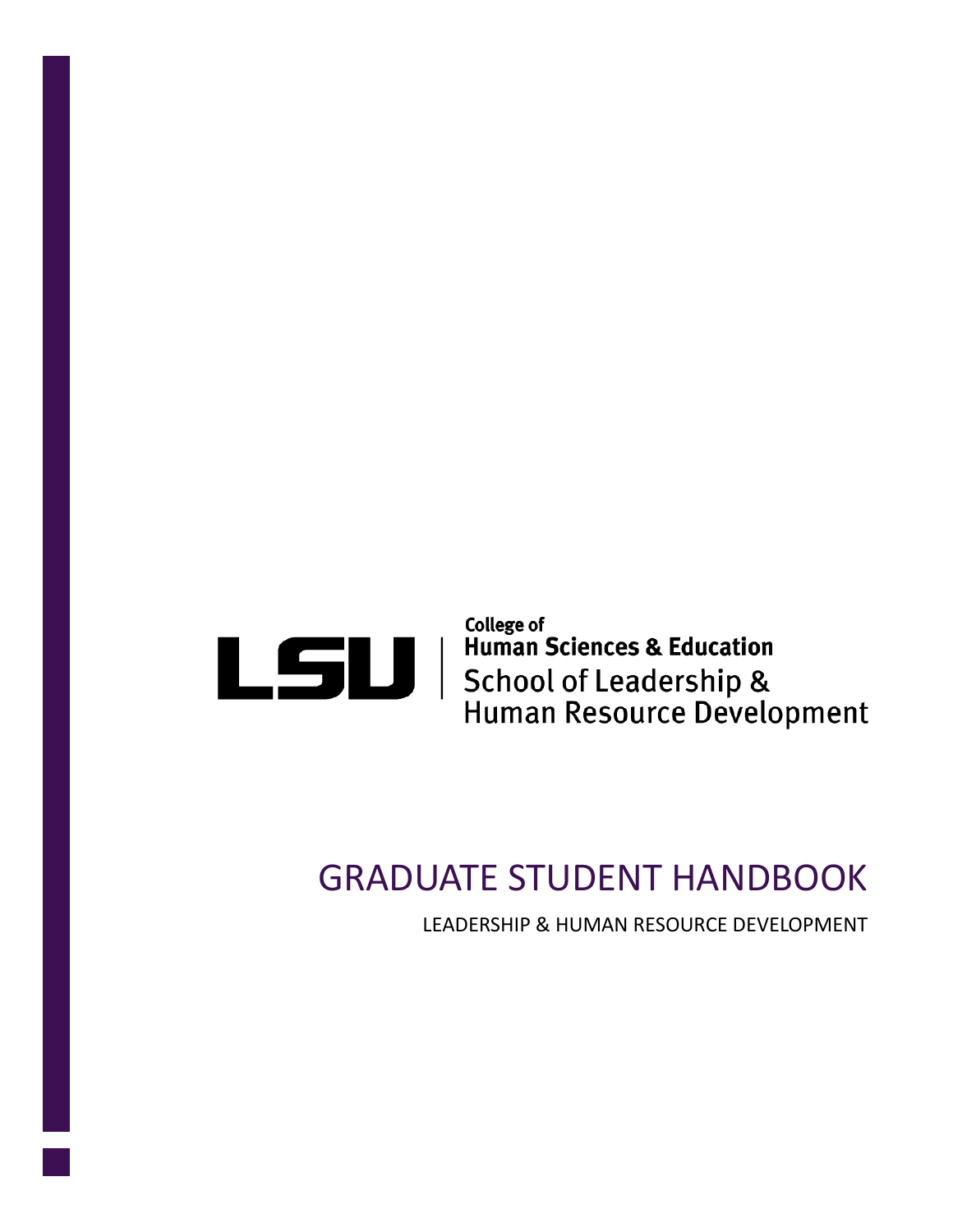| 2  |
|----|
| 2  |
| 2  |
| 2  |
| 2  |
| 2  |
| 3  |
| 3  |
| 3  |
| 4  |
| 4  |
| 4  |
| 4  |
| 5  |
| 5  |
| 5  |
| 5  |
| 6  |
| 6  |
| 7  |
| 7  |
| 7  |
| 8  |
| 9  |
| 9  |
| 10 |
| 10 |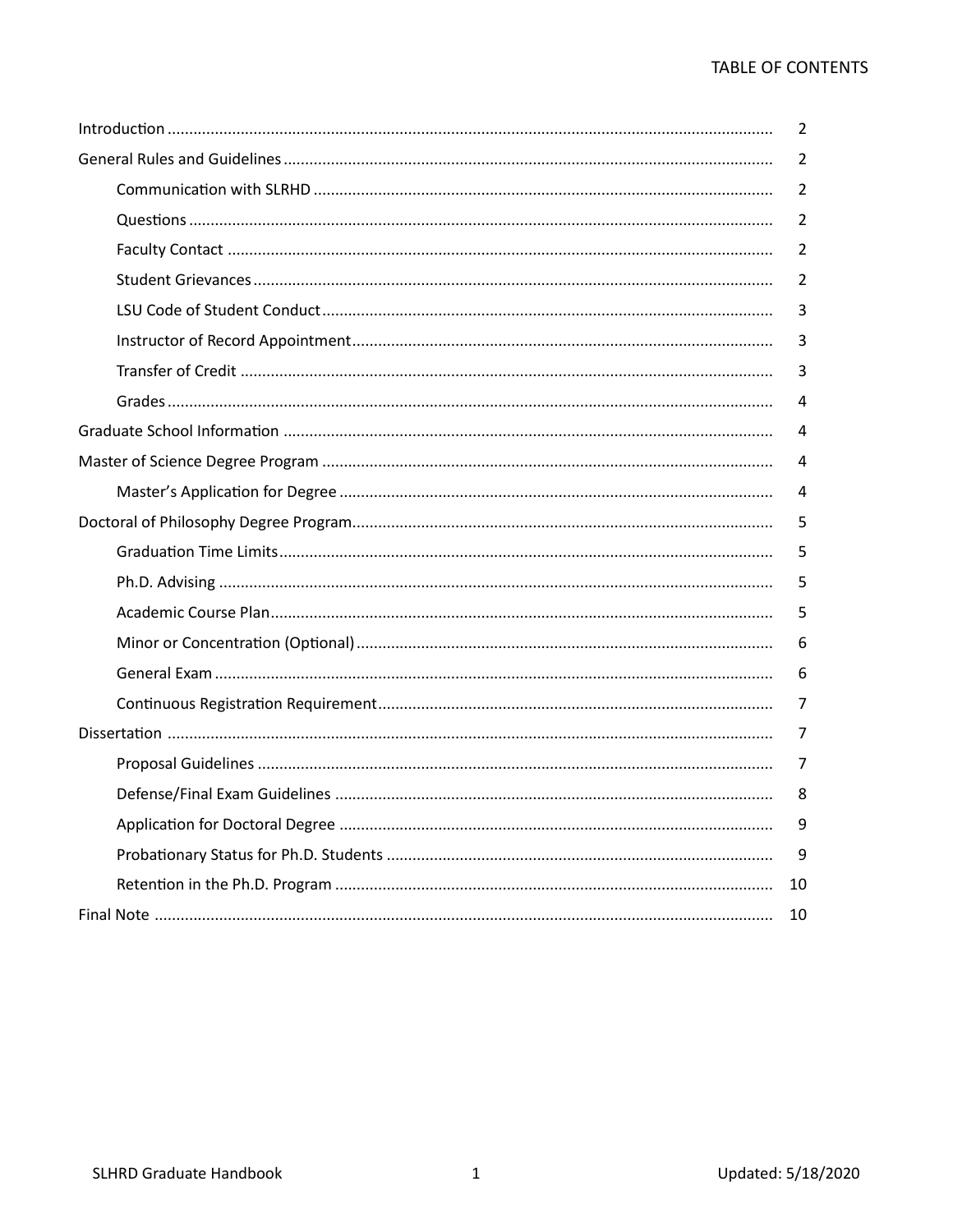# **INTRODUCTION**

The following contains information regarding policies and procedures for Human Resource and Leadership Development graduate students. This document was created with the goal of integrating both Graduate School and departmental rules and procedures specifically related to the HRLD degree programs. However, it is not intended to be a substitute for the Graduate School Catalog and students are encouraged to read the "General Graduate School Regulations" as well as the "Requirements for Advanced Degrees" sections of the Graduate School Catalog. Students are responsible for knowing and following Graduate School policies and departmental requirements. If after consulting this document, students still have questions, please contact your advisor (for academic/research matters) or the Graduate School and SLHRD staff (forms, deadlines, etc.).

Failure to follow procedures may delay academic progress, result in a loss of funding and/or possible dismissal from the program.

# **GENERAL RULES AND GUIDELINES**

#### **COMMUNICATION WITH SLHRD**

Students are responsible for maintaining frequent communication with the department during enrollment in the M.S. and Ph.D. programs. It is also the student's responsibility to inform the department of their most current and accurate contact information including email, telephone numbers and address.

- Remember when problems arise, the faster we are able to find students, the faster the problem can be resolved. Expediting contact can be very important with time sensitive issues.
- Please provide a working email address. Full mailboxes and/or closed email accounts do not allow students to receive the necessary information. SLHRD sends out numerous emails throughout the year with notices of new information and/or reminders of deadlines, rules, and other important information to students.
- Occasionally, new rules are implemented during or between semesters that will not be found in the handbook. In these cases, students will be informed of any changes via email.
- If students are not able to receive email for any reason, contact SLHRD immediately so that other arrangements can be made.

# **QUESTIONS**

If students have questions about the rules or what step to take next, read the information you have been given. After reading it, if there is still uncertainty, contact your advisor (for academic/research matters etc.) or SLHRD (forms, deadlines, etc.). This handbook is available on the SLHRD website at [http://www.lsu.edu/chse/slhrd/.](http://www.lsu.edu/chse/slhrd/) The Graduate School Catalog can be found in the LSU General Catalog at<http://www.lsu.edu/academics/catalogs.php> and Graduate School forms can be found on the Graduate School website at [http://www.lsu.edu/graduateschool/.](http://www.lsu.edu/graduateschool/)

# **FACULTY CONTACT**

Most professors in the School are 9-month employees and therefore not always available during the Summer term. It is possible that students will not be able to hold a meeting (proposals, defenses, exams, etc.) during the Summer term so plan accordingly. Faculty contact information can be found on our website at [www.lsu.edu/chse/slhrd](http://www.lsu.edu/chse/slhrd) under the 'Contact' tab on the main navigation bar.

#### **STUDENT GRIEVANCES**

Any student with grievances is eligible to appeal the issue at hand. The guidelines for the appeals process are given in LSU Policy Statement 48 located a[t https://sites01.lsu.edu/wp/policiesprocedures/policies-and](https://sites01.lsu.edu/wp/policiesprocedures/policies-and-procedures/)[procedures/.](https://sites01.lsu.edu/wp/policiesprocedures/policies-and-procedures/)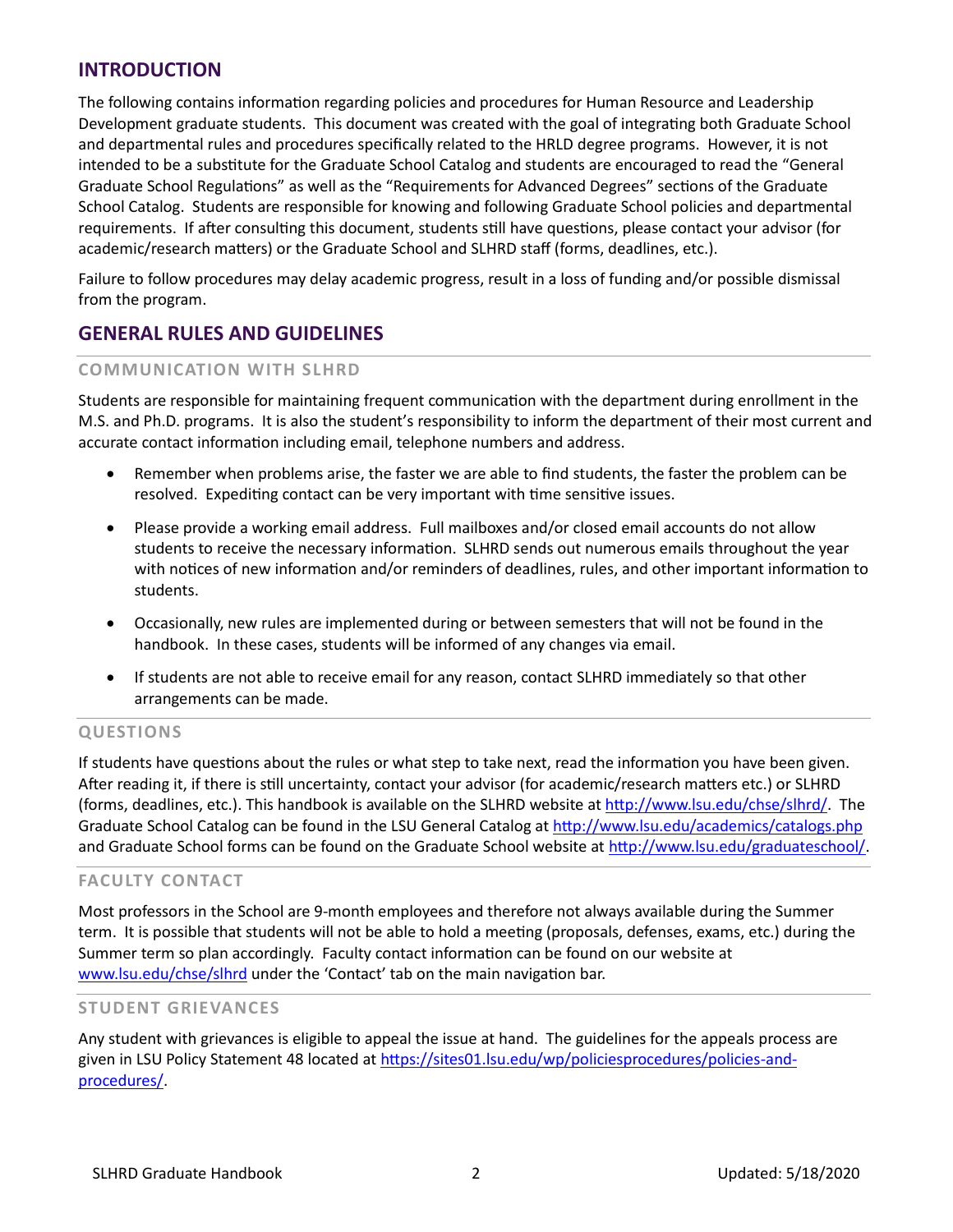# **LSU CODE OF STUDENT CONDUCT**

SLHRD expects the highest ethical and professional behavior from all graduate students at all times. This includes adhering to the LSU Code of Student Conduct (found at [www.lsu.edu/deanofstudents\)](http://www.lsu.edu/deanofstudents). Unethical or improper behavior (on or off campus) may warrant disciplinary action by the department and/or the university.

## **INSTRUCTOR OF RECORD APPOINTMENT**

Any graduate student wishing to be appointed as an instructor of record on a graduate assistantship must fulfill the following requirements to apply.

- Applicants must have earned a master's degree prior to beginning of the appointment
- Applicants must have completed at least 18 (of the 30) hours of core courses

# **TRANSFER OF CREDITS**

The following transfer policy applies to all SLHRD graduate students regardless of whether they are enrolled in the MS or Ph.D. program.

Students must complete 9 hours of graduate-level LSU SLHRD coursework before a petition to accept transfer credit(s) can be discussed, except when the coursework was completed in another graduate program at LSU.

Transfer credit from another institution must be for coursework in which the student earned a grade of "A" or "B".

All credits are evaluated by the graduate student's advising faculty member in consultation with the advisory committee as needed.

Transfer negotiations are to be based on official transcripts only. Massive online courses like Coursera, Khan, etc. are not transferrable.

# **Up to 12 credits (max) may transfer and no more than half (6 credits) can be core courses.**

Courses may transfer in substitution for CORE courses IF:

- The transfer credits were earned at an LSU peer institution (a list of 49 peer institutions is provided at [https://www.lsu.edu/flagshipagenda/Flagship2010/peers.shtml\)](https://www.lsu.edu/flagshipagenda/Flagship2010/peers.shtml)
- Applicants earned an A or B grade in the transfer course
- The number of transfer credits is equivalent to (or greater than) the core course
- The course was completed within 5 years from the time of enrollment for the M.S. program
- The transfer course has roughly the same course title with approximately 80% or more of content overlap between granting institution syllabus and our course
- Criteria: Course description and syllabi will be used to determine transferability

Courses may transfer in substitution for an ELECTIVE course IF:

- The transfer credits were earned at a peer institution (or better)
- Applicants earned an A or B grade in the transfer course
- The number of transfer credits is equivalent to (or greater than) the elective course
- The course was completed within 5 years for the M.S. program
- The transfer course is on a topic related to the fields of Leadership or Human Resource Development as determined by course description and syllabi

# **GRADES**

Students must maintain a 3.0 cumulative and semester GPA to remain in good standing with the Graduate School. The semester in which the GPA falls below 3.0 places them on academic probation. Academic probation is NOT

SLHRD Graduate Handbook 3 3 Updated: 5/18/2020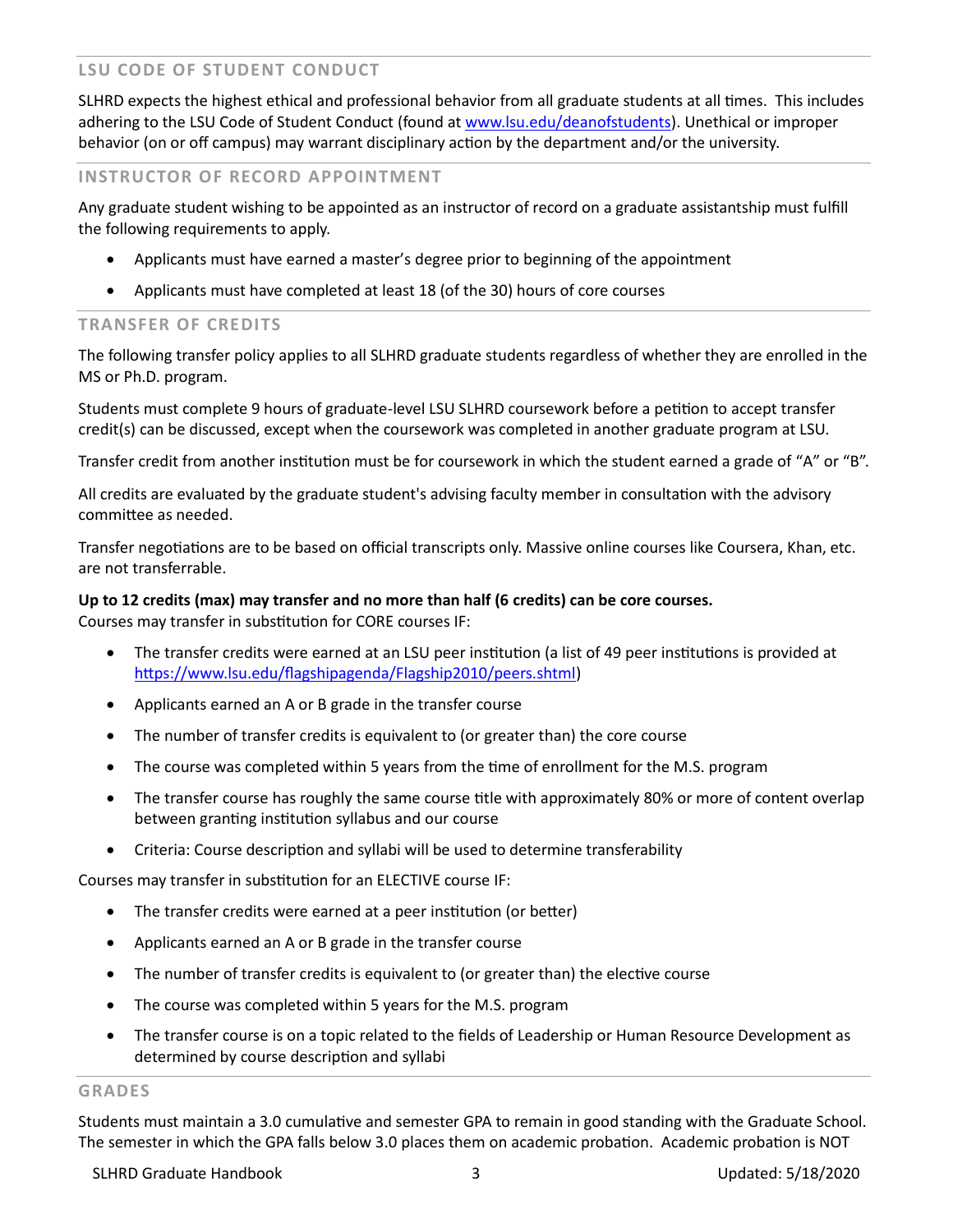considered "in good standing." While on academic probation, students are not eligible for funding of any kind. If after one semester of academic probation, the cumulative and semester GPA are not 3.0 or better, students will be dropped from the Graduate School. Please refer to the Graduate Catalog for more information.

# **GRADUATE SCHOOL INFORMATION**

The department is the student liaison to the Graduate School. If students have questions or concerns about Graduate School rules or procedures, call or email SLHRD. Ms. Melissa Turnage is the appropriate contact. She can be reached at [mturnage@lsu.edu](mailto:mturnage@lsu.edu) or 225.578.5748.

Please do not send/bring any documents/forms directly to the Graduate School (exceptions are the final thesis and final dissertation documents). The department must submit all paperwork. We will retain copies in the student's departmental file.

Students should be aware of the deadlines and due dates listed in the Graduate Calendar each semester. Please refer to the Graduate School's website [\(http://www.lsu.edu/graduateschool/calendars.php\)](http://www.lsu.edu/graduateschool/calendars.php) for the most recent copy of the Calendar.

# **MASTER OF SCIENCE DEGREE PROGRAM**

The Master of Science is a non-thesis degree program and does not require a General Exam. Students will complete a total of 36 hours of coursework.

The program must be completed within five years from entrance into the degree program. After five years, courses begin to expire and cannot be applied toward degree requirement.

Courses may not be substituted.

Dr. Reid Bates (rabates@lsu.edu) is the Academic Advisor for all MS students in the on-campus program. Dr. Petra Robinson (petrar@lsu.edu) is the academic advisor for all MS students in the online program. Students with technical questions related to scheduling, completion of forms, the graduation process or other issues should contact Ms. Melissa Turnage [\(mturnage@lsu.edu;](mailto:mturnage@lsu.edu) 225-578-5748), the Coordinator of Academic Services in the School.

Although Faculty Advisors are not formally assigned to MS students, students are encouraged to get to know faculty and build productive relationships with them. Such relationships can be essential in enhancing the value of your program and will help socialize you into the norms of LHRD scientific and practitioner community.

# **MASTER'S APPLICATION FOR DEGREE**

The Master's Application for Degree is submitted to the SLHRD office in the semester prior to the intended semester of graduation. The SLHRD office sends a broadcast email to all Master students each semester with information for the application for degree.

Please be sure to look for this email and adhere to the deadline for submission of the application to the SLHRD office. Missing this deadline will delay graduation.

The application for degree can also be found on the Graduate School website under Enrolled Student Forms.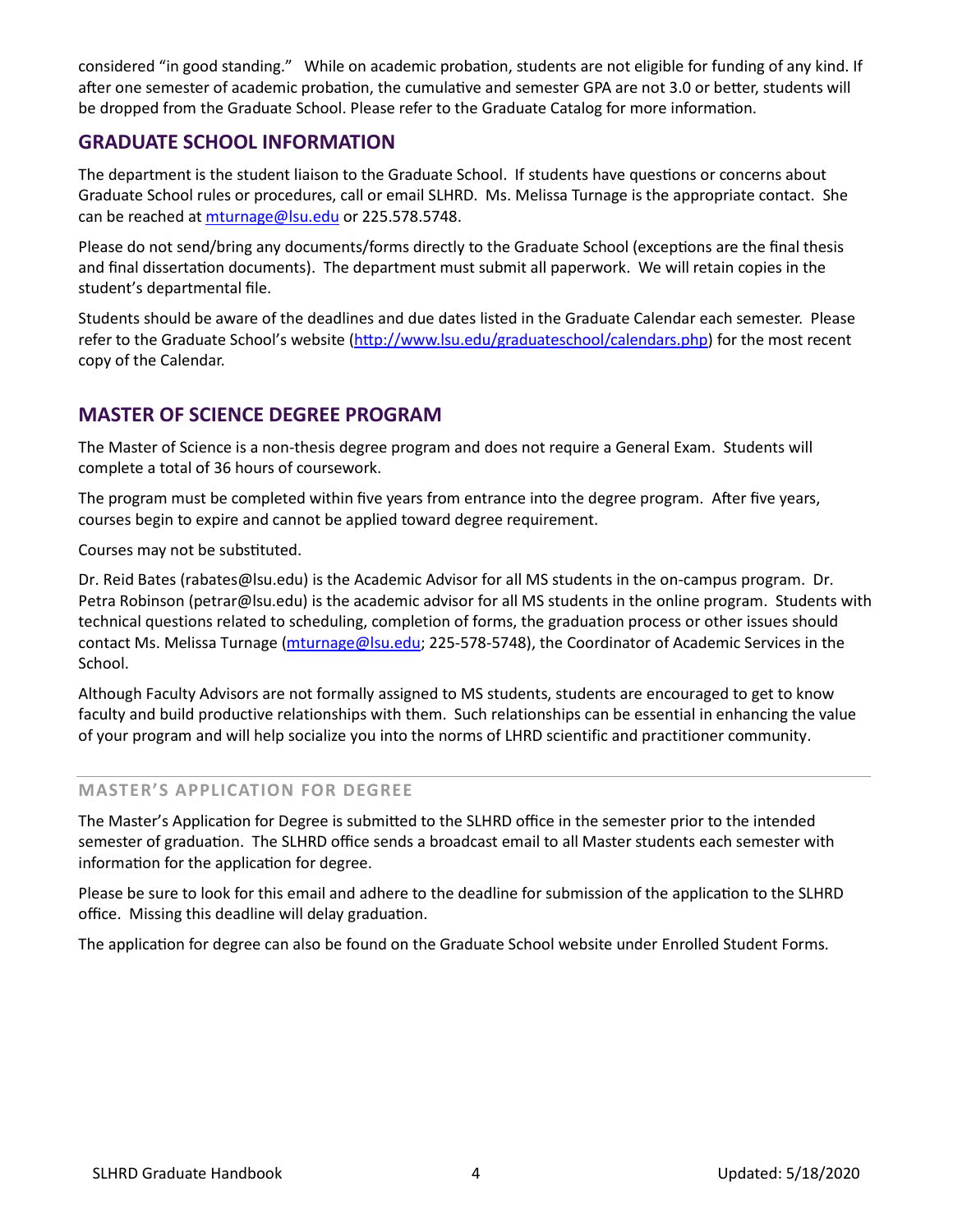# **DOCTOR OF PHILOSOPHY DEGREE PROGRAM**

The Doctor of Philosophy degree requires 90 hours of course work beyond the BA/BS. Satisfactory completion of the qualifying Core Courses is required to be qualified for advanced doctoral study. Satisfactory completion constitutes passing the required Core Courses with a grade of "A" or "B" . Each course is generally offered once a year. If students have a particularly strong background in one or more of the core areas, they may take the final exam in any course and can satisfy the core requirement if a grade of "A" or "B" is earned. Students must secure a letter from the course instructor documenting the exam grade for inclusion in the student's file as evidence of satisfying this requirement.

# **GRADUATE CATALOG**

Students have two attempts to complete these core courses. Failure to do so will result in dismissal from the program. Any new Ph.D. student receiving a 'C', 'D' or 'F' in more than one core course on the first take will be dismissed from the program.

# **GRADUATION TIME LIMITS**

Optimally full-time students admitted to the Ph.D. program will complete the program in five years. The maximum time allowed from entrance to the completion of the Ph.D. program is 7 years. A student must have special permission from the Dean of the Graduate School to exceed this time limit. This permission is not routinely given and must involve exceptional circumstances. Leave of absence is no longer formally recognized by the Graduate School. Failure to complete the Ph.D. program within the seven-year period will result in termination from the program.

The Graduate School requires students to graduate within 1 semester of completing their defense/final exam.

Example: Students defending their dissertation in the Spring 2017 must receive their degree either Spring 2018 or the following Fall 2018. NO later! Those defending in Fall 2018 must receive their degree in either the Summer 2019 or the Fall 2019.

# **If this deadline is missed the student will be required to re-defend in order to graduate.**

# **PH.D. ADVISING**

Upon admission to the Ph.D. students are paired with a Curriculum Advisor (CA). The CA is the student's graduate program advisor whose role is to assist in developing and individualizing a student's degree program, supporting course scheduling, and clarifying program requirements and processes. The CA serves as the student's major professor through the student's general exam. Upon completion of the general exam, students are encouraged to identify a Dissertation Advisor (DA). The CA could step into the DA role or the student could select another faculty member to serve as his/her DA. The DA should be a faculty member whose research interests best match the student's and with whom the student has a comfortable working relationship.

#### **ACADEMIC COURSE PLAN**

The Academic Course Plan represents a student's individualized degree program. In developing the degree program students work with their CA to identify which courses will be included in the program. A document is produced listing those courses the student intends to take. Although the courses can be changed if student interests or needs change, the document becomes, in effect, the contract between the student and the School documenting degree requirements.

- Students are not allowed to take their General Examination until the Academic Course Plan as approved by the CA has been completed and a degree audit has been performed by the Graduate School. To complete the degree audit students must complete a Degree Audit form that is part of the General Exam Forms and is available online from the Graduate School website.
- Prior to the completion of a student's academic course plan and before taking the general exam, students must form a Graduate Committee. The Graduate Committee will consist of at least 3 members: the major professor, minor professor (if applicable), and 1 (supporting or minor) professor pertinent to the student's path of study. At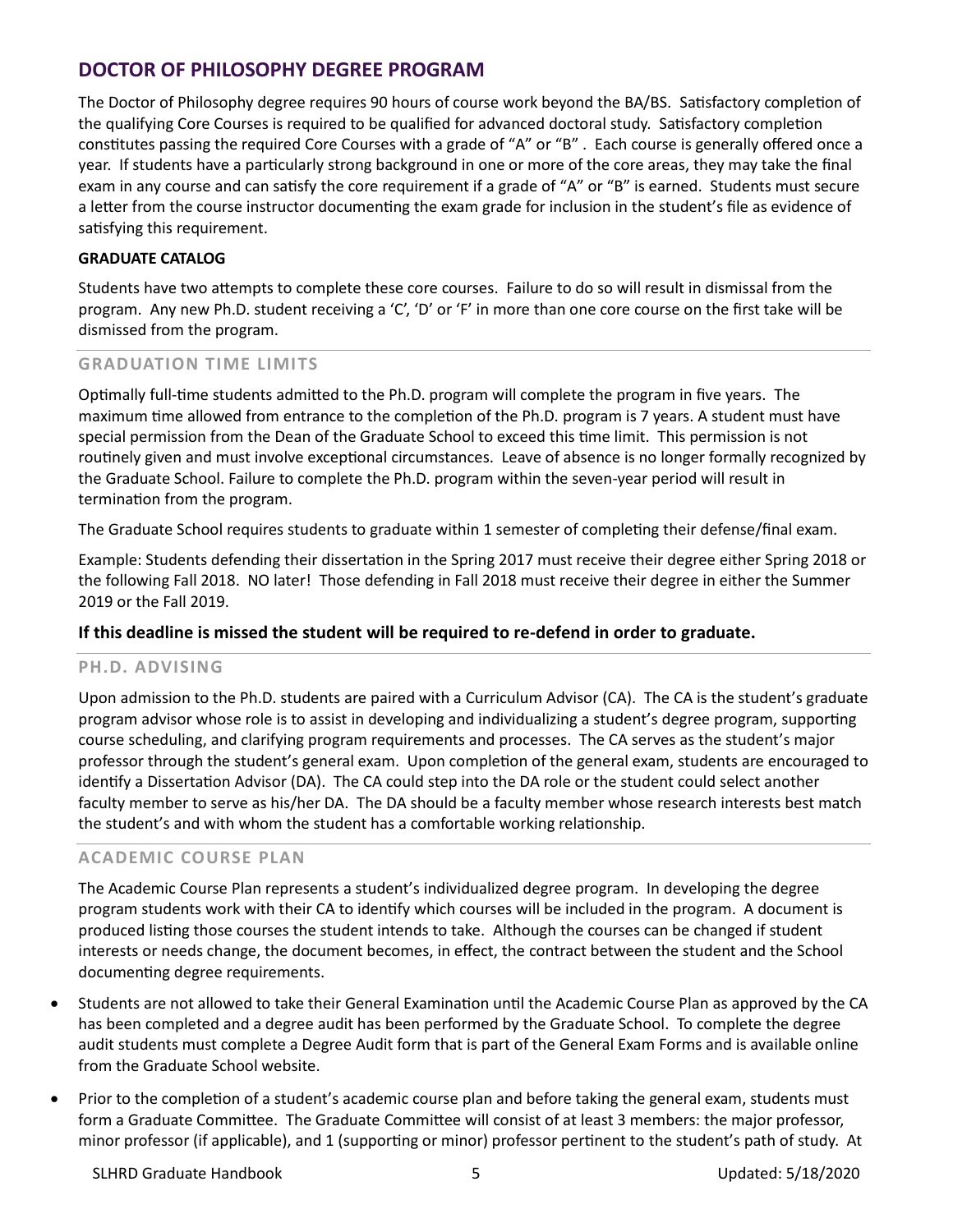least 2 members of the committee must be from the student's specialty area and at least 2 members must have the status as full members of the Graduate Faculty.

**MINOR OR CONCENTRATION (OPTIONAL)**

Students should discuss the requirements for the minor field with the major and minor professors. Once the requirements are set they should be put in writing, signed by student and the minor professor, and delivered to SLHRD.

Depending on the minor field, students are usually required to complete a minimum of 9-12 credit hours for a minor, which may include a minor project.

The minor must be completed prior to the General Exam.

# **GENERAL EXAM**

The General Exam is a comprehensive examination required of every doctoral student. This is a written and oral exam. If a minor is to be earned, the minor professor is to participate in all aspects of the General Exam.

The School of Leadership and Human Resource Development requires that any student receiving a Ph.D. demonstrate proficiency in the broad competency areas of **leadership, organizational change and development, research methods and analytics, theory development, and professional practice**. The General Examination is an oral and written demonstration of this proficiency. **If a minor is to be awarded, the student must show proficiency in this area as well.** For this reason, the minor requirements must be met at the time of the General Exam and the minor professor must be present at the oral portion of the General Exam.

The General Exam will consist of a closed-book typed exam administered by the LSU Test Center, unless other arrangements are permitted by the advising faculty member or the Office of Disability Services. The student is responsible for scheduling the exam with the Test Center at least one month before the exam is to begin. The student will notify the exam committee of the exam reservation and timeline (e.g., taken in one day or broken into multiple days) one month before the exam date. The advisor will solicit exam questions (and readings if applicable) from the committee and will provide the exam questions and test taking instructions to the Test Center one week prior to the written exam. The exam committee may opt to assign required readings and/or exam themes or topics to the student, but doing so is not mandatory.

The oral portion of the General Exam will occur 2 weeks after the written exam is complete. This 2-3 hour exam provides the student an opportunity to defend, explain, and expand upon the written exam responses. New exam questions may be posed during the oral exam by the exam committee members.

TIMELINE:

- This exam is generally taken by 3rd or 4th year students. Students must complete all required core courses and electives prior to attempting the General Exam. Students may be enrolled in one course the semester the General Exam is scheduled, leaving only ONE remaining seminar after a student's first attempt to pass the General Exam.
- The General Exam can be taken in summer depending on the availability of faculty.
- The General Exam can be scheduled at specific times during the Spring and Fall semesters. Fall written exams should occur around mid-October and no later than mid-November for oral exams. In the spring, written exams should occur on or around mid-March with oral exams scheduled no later than mid-April.
- When students are ready to take the General Exam, they must submit the Doctoral Degree Audit and Request for General Examination form. The student's exam committee will work together to ensure that all competencies are assessed through the construction of the exam.
- The Doctoral Degree Audit and Request for General Examination form can be found on the Graduate School's website. This form must be submitted to the SLHRD office. SLHRD will submit the form to the Graduate School and retain the original in the student's file.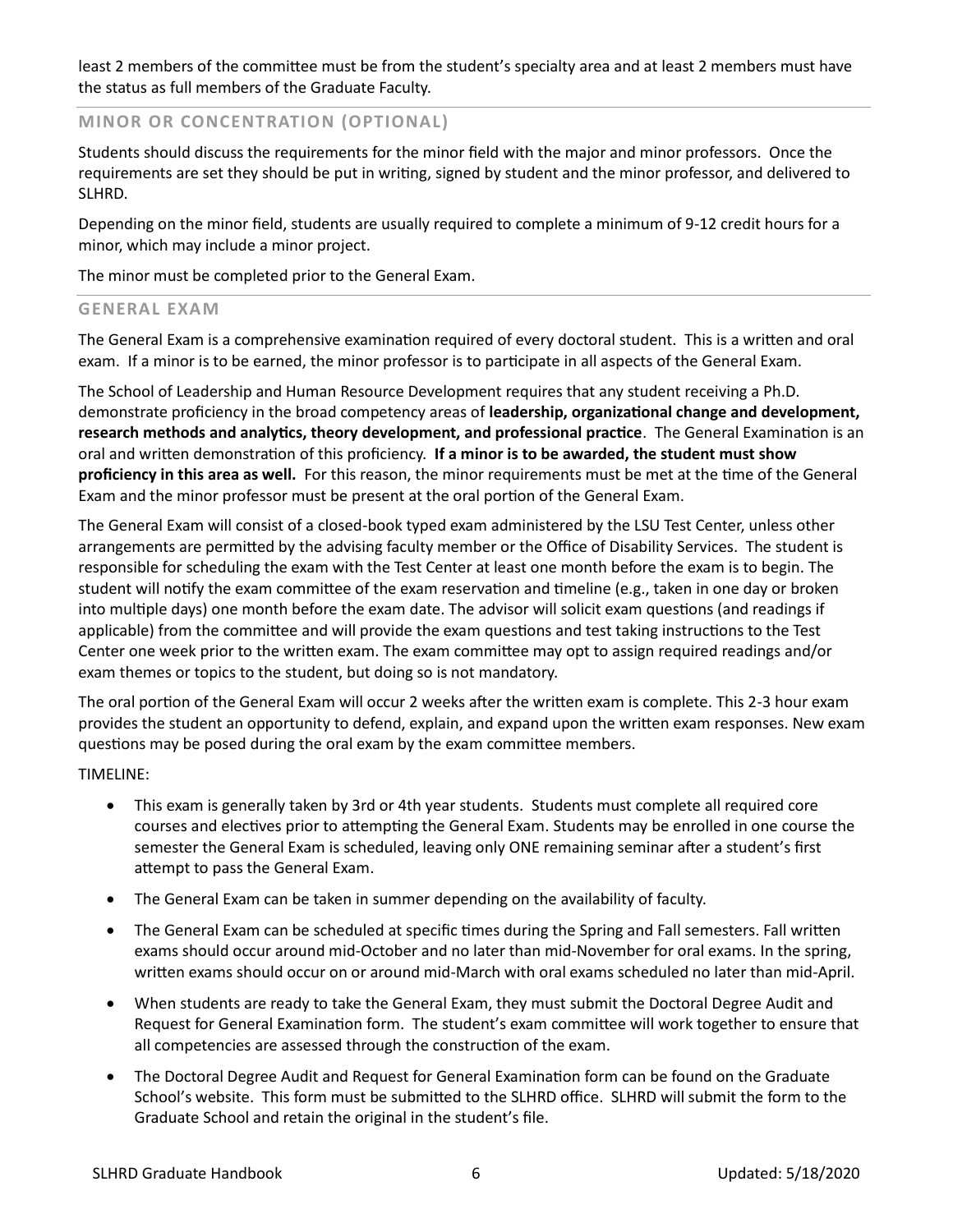- The request must be submitted to the Graduate School at least 3 weeks prior to the oral exam meeting. After approving the exam date, the Graduate School will send an email with the approval and the contact information for the dean's representative appointed by the Dean of the Graduate School.
- $\bullet$  The student's Graduate Committee will evaluate the exam. The Graduate School will appoint a 4<sup>th</sup> member, a Dean's Representative, for the student's oral defense meeting. When scheduling the defense meeting students must include the dean's representative in the correspondence. This person is also assigned to the student's future dissertation committee. Any changes to the committee for any reason must be approved by the committee chair and are to be reported to SLHRD, in writing, immediately. All committees are subject to approval by the School's Director.

#### GENERAL INFORMATION:

Only one dissenting vote from the Graduate Committee is allowed for a student to successfully pass the General Exam regardless of the number of committee members. If a second attempt is needed to complete the General Exam, a minimum of one semester must pass between attempts and the maximum time between attempts is 12 months. An unsuccessful second attempt of the General Exam will result in an immediate dismissal from the program.

Students cannot propose their dissertation until they have successfully passed the General Exam, and they cannot defend the dissertation until a year after passing the General Examination. If approved by the advisor, students may schedule the general exam and the dissertation proposal during the same semester.

#### OPTIONAL DISSERTATION PRE-PROPOSAL:

It is recommended that a brief one-page dissertation overview (including problem statement, brief literature review, general research question and intended methodology) be submitted to the student's major advisor at the time of the scheduling of the General Exam. The goal of this portion of the General Exam is for the student to demonstrate independent thinking, specifically in the area of designing and writing a research project. It is not expected that the version that is turned in for the exam will be directly reflected in the final version of the dissertation proposal, but is to indicate a general topic area of interest and intended methodological approach to study.

#### **CONTINUOUS REGISTRATION REQUIREMENT**

Doctoral candidates must maintain continuous registration for a minimum of three semester hours of credit each regular semester (excluding summers) from the completion of the general examination to the end of the semester in which an approved dissertation is submitted to the Graduate School. Please refer to the Graduate Catalog for more information.

# **DISSERTATION**

All doctoral students must fulfill the Graduate School requirement of completing a written dissertation with an oral defense/final exam.

Students are not allowed to attempt a dissertation proposal and a dissertation defense during the same semester, nor can they propose or defend between semesters. A semester begins on the first day of orientation. The day prior to graduation is the final day of the semester for these major exams.

#### **PROPOSAL GUIDELINES**

- Students cannot propose the dissertation until they have successfully completed the General Examination.
- Students cannot defend their dissertation for 1 year after passing the General Exam.
- Provide committee members with a bound or electronic copy (their preference) of the dissertation proposal at least two weeks prior to the proposal meeting.
- $\bullet$  Most students generally propose in their  $4<sup>th</sup>$  year.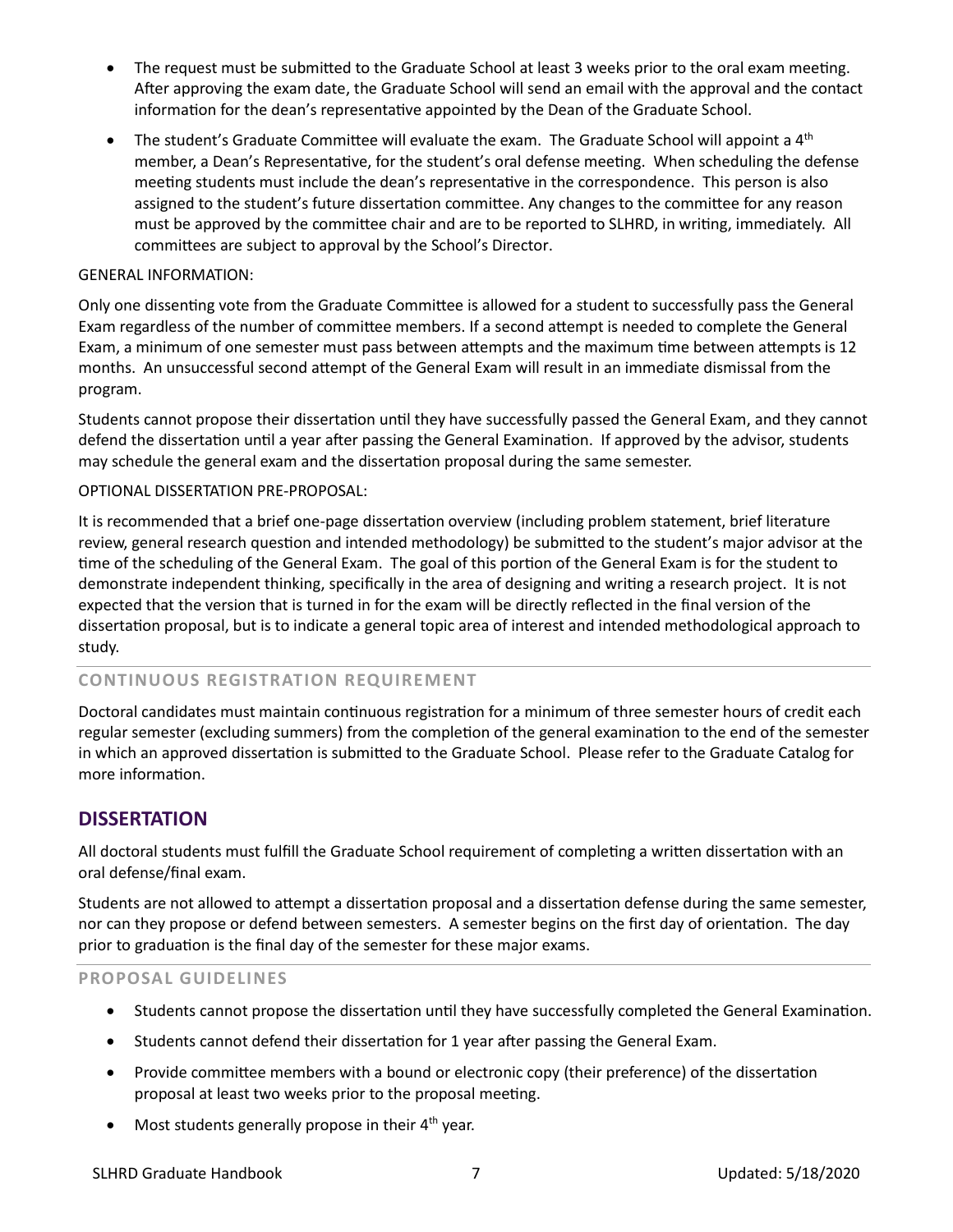#### REGISTRATION RULES:

Students must register for dissertation hours (LHRD 9000) any semester they are working on the dissertation research project. This includes the semester for the dissertation proposal and the semester in which the dissertation is defended.

Each semester each faculty member offers a section of LHRD 9000 for scheduling; students will schedule dissertation hours with the advisor. The course requires the permission of the instructor. In order to have the course approved, students will email the instructor of the course and copy Ms. Melissa Turnage [\(mturnage@lsu.edu\)](mailto:mturnage@lsu.edu). Once the instructor responses with approval, Ms. Turnage will approve the student's schedule request in the system.

## DISSERTATION COMMITTEE:

A student's dissertation committee must have at least 4 members: the committee chair, a new or previously appointed Dean's Representative, minor professor (if applicable), and 1 additional faculty member from SLHRD. At least 2 members of the committee must be from SLHRD and at least 2 members must be full members of the Graduate Faculty. As a departmental rule and as a courtesy, students invite the Dean's Representative to the proposal meeting. Students should make every effort to accommodate him/her as well as the remaining members of the committee when scheduling the proposal. Any changes to the committee for any reason are approved by the committee chair, and reported in writing to SLHRD immediately. All committees are subject to approval by the department chair.

The dissertation committee should not change from the student's proposal to the defense except under extraordinary circumstances and with the approval of the committee chair and the chair of the department. Any changes to the committee for any reason are reported to SLHRD, in writing, immediately. The Dean's Representative must attend the defense meeting.

#### DATA COLLECTION:

Students may **not** begin collecting data with human participants until the proposal has been formally presented to and accepted by the Dissertation Committee and the project has been approved by the IRB (Institutional Review Board). This process may take some time depending on the status of the research project (e.g., expedited versus full review). Include any instruments and procedures to be used in the research project. IRB form and other IRB documents can be downloaded from

[http://www.lsu.edu/research/resources\\_for\\_faculty/research\\_compliance/institutional\\_review/IRB.php](http://www.lsu.edu/research/resources_for_faculty/research_compliance/institutional_review/IRB.php)

# GENERAL INFORMATION:

Students will need to see SLHRD staff for the necessary paperwork for the proposal, assistance with booking a room, and equipment for the committee meeting (multi-media etc.).

#### **DEFENSE/FINAL EXAM GUIDELINES**

- $\bullet$  Most students generally defend in their 5<sup>th</sup> year.
- Students should plan to consult with their committee chair in writing at least 3 weeks prior to the final exam and no later than the  $10<sup>th</sup>$  class day of the semester in which the exam will be taken.
- Students must apply to the Graduate School for the defense meeting (form: Request for Final Doctoral Examination) at least 3 weeks prior to the final exam. The Request for Final Doctoral Examination form can be found on the Graduate School's website. This form must be submitted to the SLHRD office. SLHRD will submit the completed form to the Graduate School and retain the original in the student's file. The Graduate School notifies students by email once their request has been approved.
- Students must find a time and date that allows all committee members to attend. Once completed, inform SLHRD Staff of the date and time to arrange room and equipment needs.
- The proposal and defense meetings are scheduled for a minimum of 2 hours.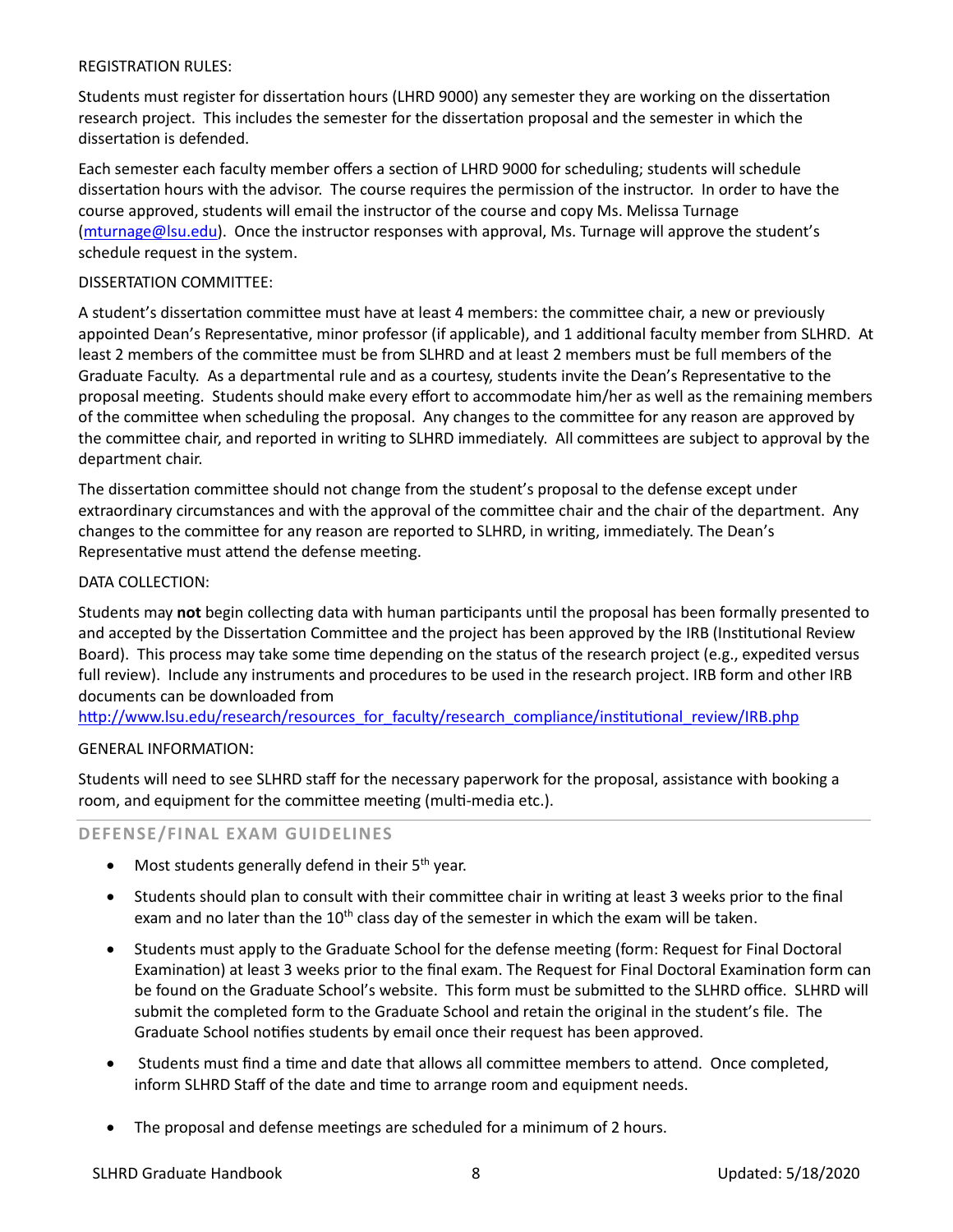- Committee members should receive a bound or electronic copy (their preference) of the dissertation at least two weeks prior to the defense meeting.
- Student dissertation defense performance is evaluated by the Dissertation Committee using a standardized rubric that can be provided to the student by the Chair of the dissertation committee.
- One dissenting vote is allowed for a student to successfully pass the dissertation proposal regardless of the number of committee members.
- Other deadlines may apply if a student plans to graduate the semester of the defense. See the Graduate School calendar for those dates.

## REGISTRATION RULES:

Students must register for dissertation hours (LHRD 9000) any semester they are working on the project. This would include the semester of the defense. Although students do not have to be registered for dissertation hours the semester meet with the Graduate School editor, they do have to be registered for a minimum of 1 credit hour with the university. (Students registered as "degree only" are not eligible to meet with the editor.) Students must have a minimum total of 12 dissertation credit hours in order to be able to defend the dissertation.

#### GENERAL INFORMATION:

- Students cannot hand in the final dissertation to the Graduate School editor until the semester of graduation.
- Approved dissertations, including Graduate School corrections, must be submitted to the Graduate School no later than the deadline for submission of approved dissertations in the regular semester following the final examination. A final examination may be voided by the Dean of the Graduate School for failure to submit the approved dissertation in a timely manner as described.
- The completed dissertation must be submitted to the Graduate School in their required format (i.e., electronically). Please refer to the Graduate School's website for information on preparing and submitting the dissertation [\(http://www.lsu.edu/graduateschool/current-students/etd/etd-info.php\)](http://www.lsu.edu/graduateschool/current-students/etd/etd-info.php). Pay close attention to this format to avoid unnecessary revisions.
- Only one dissenting vote is allowed for a student to successfully pass the dissertation regardless of the number of committee members. In the event the defense exam is failed, the will be dismissed from the program. Only at the discretion of the student's committee may a single, additional attempt be made.
- If the second attempt is approved, a minimum of one semester must pass between attempts.

# **APPLICATION FOR DOCTORAL DEGREE**

At the beginning of the semester in which the dissertation is defended, students will submit the Application for Doctoral Degree to the Graduate School. The Application can be found on the Graduate School's website under Enrolled Student Forms Please refer to the Graduate School Calendar for the submission deadline.

If students choose to participate in the commencement ceremonies, please contact the LSU Bookstore to order regalia.

#### **PROBATIONARY STATUS FOR PH.D. STUDENTS**

A student may be appointed to Probationary Status when no faculty member in the School is willing to serve as the student's Program of Study, General Exam or Dissertation Committee advisor and chair. Students will be formally notified of this status in written correspondence and in an in-person consult with the Director.

Students on Probationary Status are granted permission to attempt to complete the stage of progress they are working toward (e.g., course completion, General Exam, or Dissertation Defense/Final Exam). The student is entitled to minimal guidance from the faculty in the form of administrative information (e.g., forms, deadlines, procedures), but faculty feedback on drafts and products in advance of the evaluation is not required.